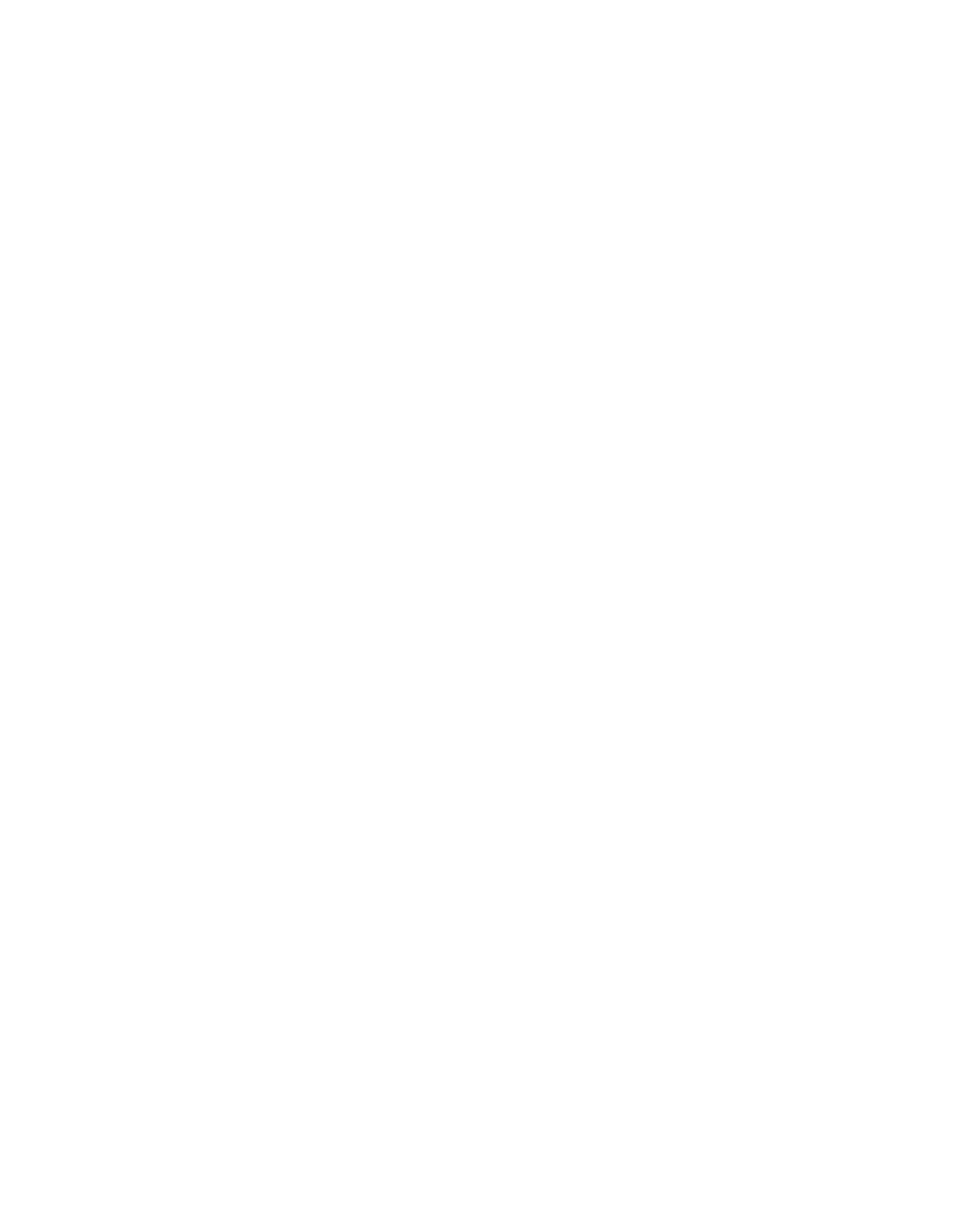## **GENERATION OF SPORTS HIGHLIGHTS USING MOTION ACTIVITY IN COMBINATION WITH A COMMON AUDIO FEATURE EXTRACTION FRAMEWORK**

 *Ziyou Xiong, Regunathan Radhakrishnan, Ajay Divakaran* 

Mitsubishi Electric Research Laboratories, USA Email: {zxiong, regu, ajayd}@merl.com

### **ABSTRACT**

In our past work we have used temporal patterns of motion activity to extract sports highlights. We have also used audio classification based approaches to develop a common audio-based platform for feature extraction that works across three different sports. In this paper, we combine the two aforementioned complementary approaches so as to get higher accuracy. We propose a framework for mining the semantic audio-visual labels in order to detect "interesting" events. Our results show that the proposed techniques work well across our three sports of interest, soccer, golf and baseball.

### **1. INTRODUCTION**

Past work on automatic extraction of highlights of sports events in general and soccer video in particular has relied on color feature extraction, audio feature extraction as well as camera motion extraction (see [1] [2] for example). Color and texture features have been employed to find the video segments in which the background is mostly green i.e. mostly consists of grass. Another approach has been to detect goalposts. Camera motion has also been shown to correlate with interesting events in soccer video. Audio features have been used to detect interesting events by looking for an increase in the volume or of the pitch of the commentator's voice or by even looking for the word "goal" in the commentary. Finally, combinations of the various features have been used to get refined results.

While the aforementioned techniques are simple, those that depend on the camera motion require accurate motion estimation for their success. Since our motivation is computational simplicity and easy incorporation into consumer system hardware, we focus on feature extraction in the compressed domain. In the compressed domain, however, since the motion vectors are noisy, such accuracy is difficult to achieve. In our previous work [3] we have shown that it is possible to rapidly generate highlights of various sports using gross motion descriptors such as the MPEG-7 motion activity

descriptor. Such descriptors work well with compressed domain motion vectors, since they are coarse by definition. However, we found that with soccer video. the number of false positives was unacceptably high. In [4] we eliminated false positives by first detecting sudden surges in audio volume or peaks, and then only retaining the motion activity based highlights that correspond to an audio peak. While this procedure works reasonably well, it does not use a reliable audio feature. Thus, in [5] we developed an audio-classification based approach in which we explicitly identify applause/cheering segments, and use those to identify highlights. Thus, in this paper, we focus on using gross motion features such as the MPEG-7 motion activity descriptor in conjunction with audio classification to generate sports highlights, so as to maintain the computational simplicity while enhancing the accuracy. We also use our audio classification framework to set up a future investigation of fusion of audio and video cues for sports highlights extraction.

### **2. DESCRIPTORS OF MOTION ACTIVITY**

A human watching a video or animation sequence perceives it as being a slow sequence such as a "news reader shot", or a fast paced sequence such as "goal scoring moment" or an action sequence etc. The MPEG-7 [3] motion activity descriptor captures this intuitive notion of 'intensity of action' or 'pace of action' in a video segment. The MPEG-7 intensity of motion activity descriptor is extracted by suitably quantizing the variance of the motion vector magnitude to one of 5 possible levels – very low, low, medium, high and very high. In our previous work, we have shown that the average motion vector magnitude can also be suitably quantized to the same kind of scale but is slightly inferior in fidelity to the ground truth. During our work, we found that the motion vector magnitude works well as an indicator of motion activity in the limited context of a soccer game and hence we choose to use it for computational simplicity.

### **3. AUDIO CLASSIFICATION FRAMEWORK**

The system constraints of our target platform rule out having a completely distinct algorithm for each sport and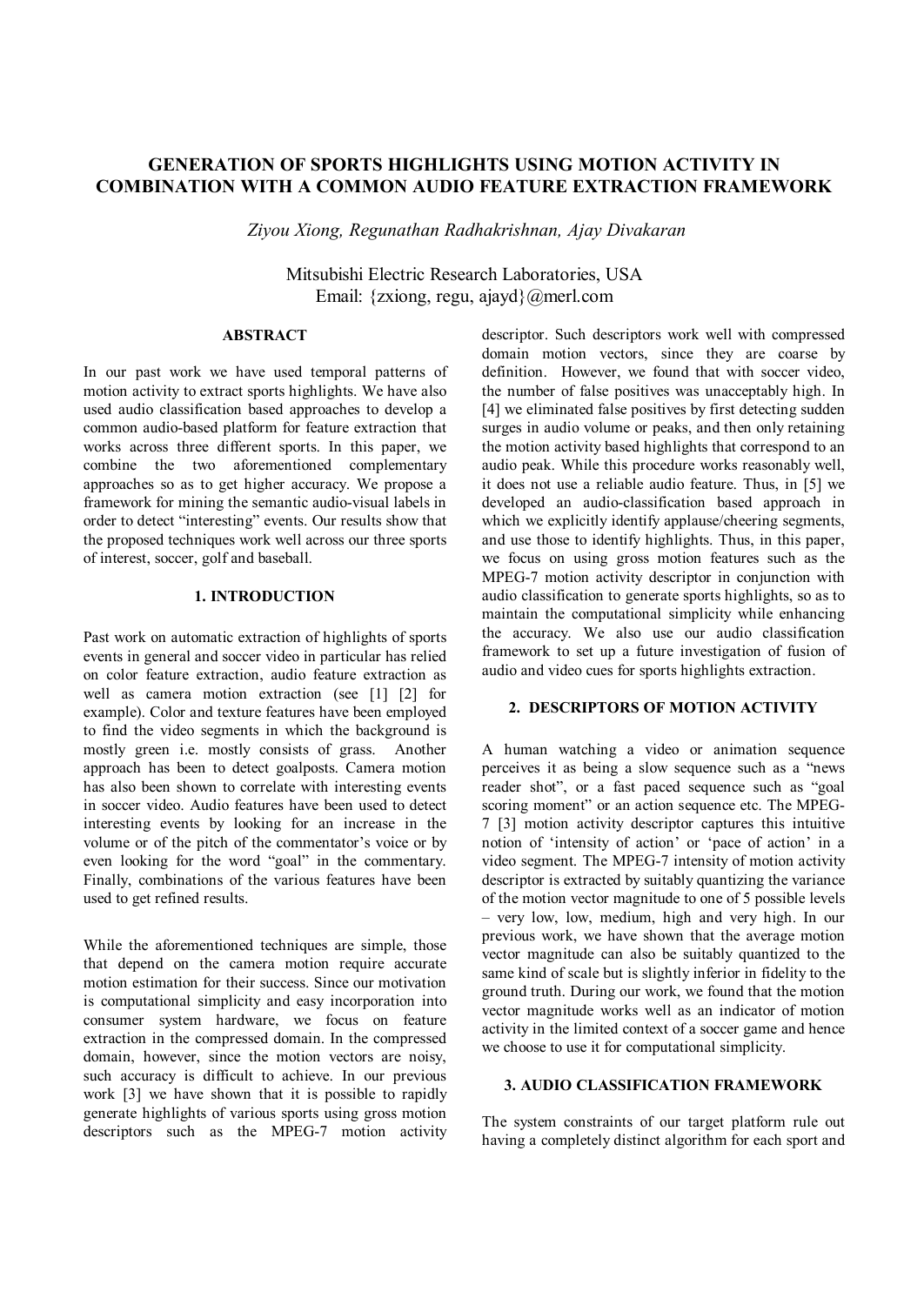motivate us to investigate a common unified highlights framework for our three sports of interest, golf, soccer and baseball. Since audio lends itself better to extraction of content semantics, we start with audio classification. In [5] we describe an audio classification based framework illustrated in the left branch in Figure 1. We employ a general sound recognition framework based on Hidden Markov Models (HMM) using Mel Frequency Cepstral Coefficients (MFCC) to classify and recognize the following audio signals: applause, cheering, music, speech and speech with music. The former two are used for highlights extraction due to their strong correlation with highlights and the latter three are used to filter out the uninteresting segments. While the above technique is promising, we find that it still has room for improvement as can be seen in Table 1. First, the classification accuracy needs to be improved. Second, using applause duration alone is probably simplistic. Its chief strength is that it uses the same technique for three different sports.

### **4. PROPOSED TECHNIQUE**

Since we do not expect a high gain from increased classification accuracy alone, we are motivated to combine visual cues with the audio classification with the hope that we may get a bigger gain in highlight extraction efficacy. In [3] we find that golf has a clear pattern of sharply rising motion activity corresponding to shots. We illustrate motion activity patterns corresponding to soccer and golf in Figure 2. We investigate combination of audio classification with the motion activity pattern matching. We illustrate our general framework in Figure 1. Note that the audio classification and the video feature extraction both produce candidates for sports highlights. We then propose to use probabilistic fusion to choose the right candidates. Note also that the video feature extraction goes well beyond the motion activity patterns that we described earlier.

For audio classification, unlike what we did in [5], in this paper we use Gaussian Mixture Models(GMM) instead of HMM to further reduce computation complexity. Also we introduce a "none-of-the-above" class to avoid the problem of inevitable errors using a closed set of classes when some signals do not belong to the closed set. Silence segments are declared if the energy of the segment is no more than 10% of the average energy of all the segments in the whole game. We then classify every second of non-silence audio into the following 5 classes: audience reaction sound(including applause, cheering etc), music, speech, speech with music and

none-of-the-above(including ball-hits in gold, ball-bat impact in baseball and whistle in soccer etc).

Once we have obtained semantic labels for both audio and motion from sports video, the problem of highlight extraction can be posed as a multimedia mining problem across these labels for patterns. Figure 3 illustrates the proposed framework for fusion of audio and motion activity labels. The basic assumption in this approach is that interesting events are "rare" and have different audio and motion characteristics in time, when compared to the "usual" characteristics. In order to quantify what is considered as "usual", we compute the joint two dimensional histogram of motion activity and audio labels, within a time window of length  $W_L$ . Then, for every smaller time window  $W<sub>S</sub>$  within  $W<sub>L</sub>$ , we compute the same joint distribution. We compare the local statistic (computed within  $W_s$ ) with the global statistic (computed within  $W<sub>L</sub>$ ) using an information theoretic measure called relative entropy. We compute the average of all relative entropy values within  $W<sub>L</sub>$  One would expect a large relative entropy value for a  $W<sub>S</sub>$  with a different distribution compared to what is "usual" within  $W_L$ . By moving  $W_L$  one  $W_S$  step at a time, we compute the relative entropy values throughout the sports video. Then, interesting rare events are times when there is a local maximum in the averaged relative entropy values.

In the following section, we present the audio classification results as well as the results of the proposed fusion approach.

### **5. EXPERIMENTAL RESULTS**

### **5.1 Results of GMM+MFCC on a Small Dataset**

To train the GMM using MFCC features, we've collected 1500 1-second long audio clips from TV broadcasting of golf, baseball and soccer games. Each of them is handlabeled into one of the 5 classes: audience reaction sound, music, speech, speech with music and none-of-the-above. Each class has 300 clips. The audio signals are all monochannel, 16 bit per sample with a sampling rate of 16kHz. The database is partitioned into a 70%/30% training/testing set. Each GMM uses 32 mixtures and for every 30ms of audio a feature vector with 24 elements is extracted(12 MFCC and 12 delta MFCC). The learned GMM are used to test on both the 70% training data and 30% of the test data. The recognition matrices are in Table 2 and 3 respectively. From these two tables, we can see the classifiers do very well on the training data while slightly worse on the test data. The none-of-the-above class is hard to learn to generalize well on unseen data.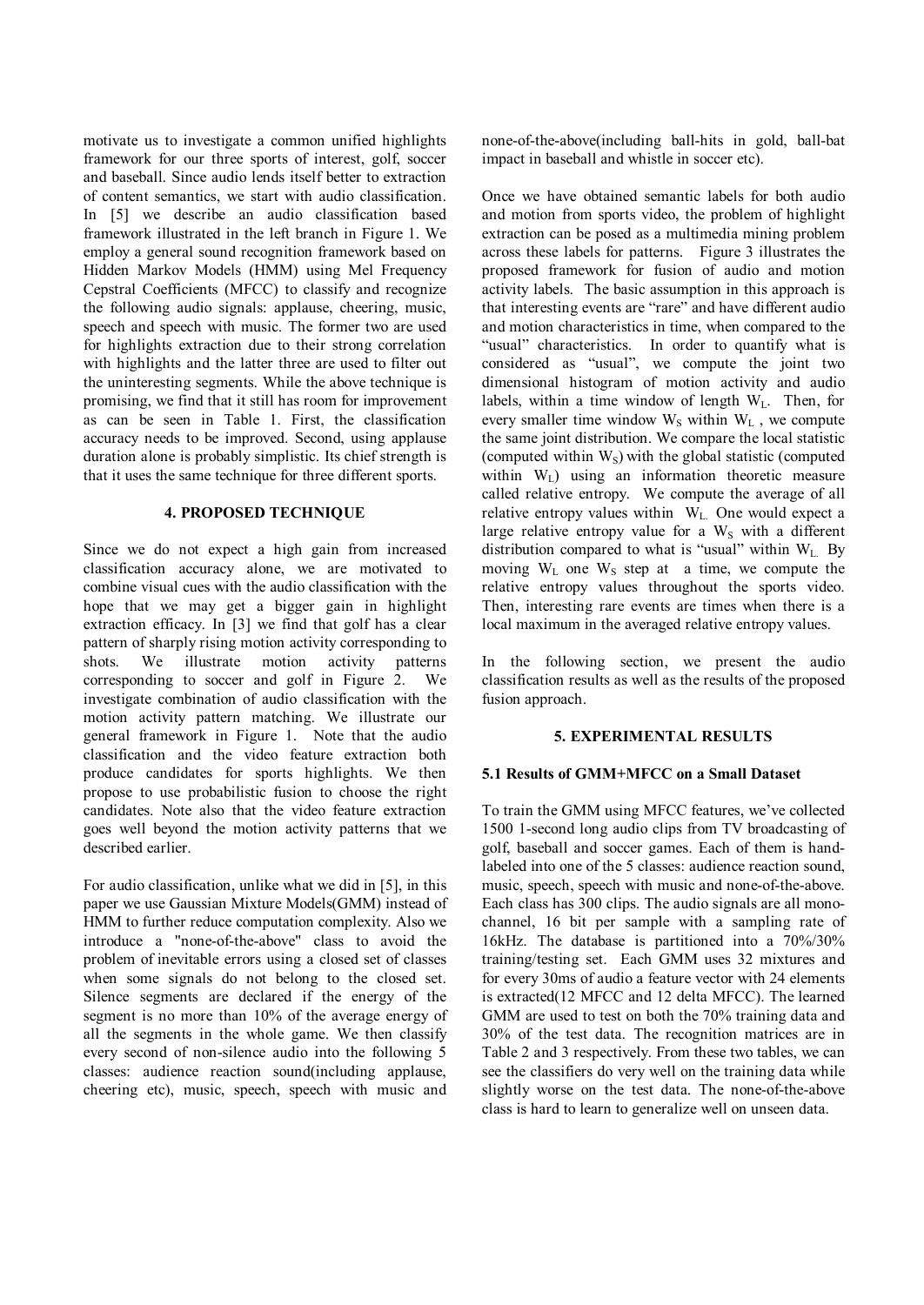#### **5.2 Results on Classifying 3 Games**

We use the trained GMM model to classify a 1-hour long baseball game, a 2-hour long golf game and a 2-hour long soccer game. We establish their ground truth by labeling each 1-second long audio segment. We compare the classification results and the ground truth and the recognition matrices are shown in Table 4~6.

The classification results drop even more on the almost unconstrained game soundtracks than on the 30% test data in the previous sub-section. The classification on the soccer game is worse than the other two games. The fourth row of Table 6 suggests that many speech segments(including noisy speech) are mis-classified as audience reaction sound such as cheering or loud noise. We will address this problem in the future.

#### **5.3 Results on Combining Audio with Video Features**

From the input sports audio track, every second of audio was classified into one of the trained sound classes. Motion activity values for P frames in every second of video were averaged and quantized using MPEG-7 thresholds. In order to extract highlights in the proposed framework, we chose a value of 3 minutes for  $W<sub>L</sub>$  and 1 minute for  $W_s$ . The figure 4 shows the plot of averaged relative entropy values for a soccer video. The local maxima are times declared as "interesting" by our algorithm. We found that both the "goals" were detected among other "rare" events. The time stamps for which audio labels are "speech with music" are commercials and can simply be eliminated from highlights.

#### **6. CONCLUSION AND FUTURE WORK**

Our proposed techniques have the advantage of simplicity and fair accuracy. In ongoing work, we are examining more sophisticated methods for audio-visual feature fusion, better ways of representing highlights across the three different sports besides using the capture of goals as a measure of the accuracy. We are currently working on a framework to assess the highlights in terms of user satisfaction, so as to get a more complete assessment.

#### **7. REFERENCES**

[1] S. A. Dagtas and M. Abdel-Mottaleb, "Extraction of Soccer Highlights using Multimedia Features," *MMSP*, 2001

[2] C. Toklu, S-P. Liou and M.Das, "Video Abstract: A Hybrid Approach to Generate Semantically Meaningful Video Summaries, *IEEE ICME*, New York, 2000.

[3] K.A. Peker, R. Cabasson and A. Divakaran, "Rapid Generation of Sports Highlights using the MPEG-7 Motion Activity Descriptor," SPIE Conference on Storage and Retrieval from Media Databases, San Jose, CA, USA, January 2002. [4] R. Cabasson and A. Divakaran, "Automatic Extraction of Soccer Video Highlights using a combination of motion and audio features," *SPIE Conference on Storage and Retrieval for Media Databases*, Santa Clara, CA, USA, January 2003.

[5] Z. Xiong, R. Radhakrishnan, A. Divakaran and T. Huang, "Audio Events Extraction based Highlights Extraction from Baseball, Golf and Soccer Games in a Unified Framework," to appear in *International Conference on Acoustics, Speech and Signal Processing (ICASSP)*, Hong Kong, April 2003.

**Figure 1: Highlights Extraction Framework: The Audio part is described in [5]. We have partially realized the video and the probabilistic fusion so and plan to present further results at the conference. The learning machine is a HMM** 



**Figure 2: Activity curves for the golf(above) and soccer game(below)**